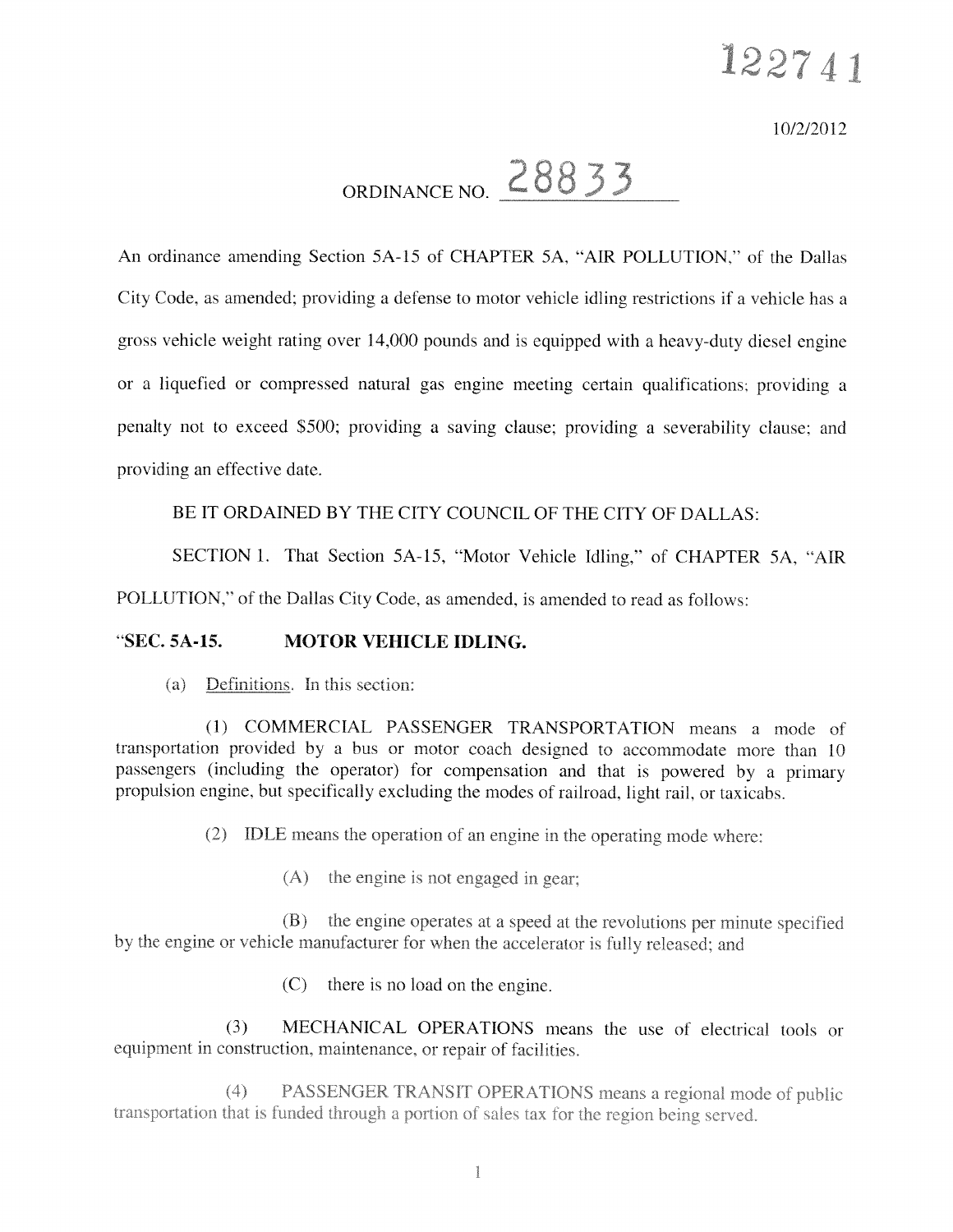### 28833

(5) PRIMARY PROPULSION ENGINE means <sup>a</sup> gasoline or diesel-fueled internal combustion engine that:

(A) is attached to <sup>a</sup> motor vehicle; and

(B) provides the power to propel the motor vehicle into motion and maintain motion.

(b) Idling prohibited. <sup>A</sup> person commits an offense if he causes, suffers, allows, or permits the primary propulsion engine of <sup>a</sup> motor vehicle to idle for more than five consecutive minutes when the motor vehicle is not in motion.

(c) Defenses. It is <sup>a</sup> defense to prosecution under this section that:

(1) the motor vehicle has <sup>a</sup> gross vehicle weight rating of 14,000 pounds or less;

(2) the motor vehicle was forced to remain motionless because of traffic conditions over which the operator had no control;

- (3) the motor vehicle was being used:
	- (A) by the United States military, national guard, or reserve forces; or
	- (B) as an emergency or law enforcement motor vehicle;

 $(4)$  the primary propulsion engine of the motor vehicle was providing a power source necessary for a mechanical operation of the vehicle, other than:

- (A) propulsion; or
- (B) passenger compartment heating or air conditioning;

(5) the primary propulsion engine of the motor ehic1c was being operated for maintenance or diagnostic purposes;

 $(6)$  the primary propulsion engine of the motor vehicle was being operated solely to defrost a windshield;

(7) the primary propulsion engine of the motor vehicle was being used to supply heat or air conditioning necessary for passenger comfort or safety. if the vehicle:

(A) was <sup>a</sup> school bus or was intended for commercial passenger transportation or passenger transit operations; and

(B) did not idle more than 30 consecutive minutes;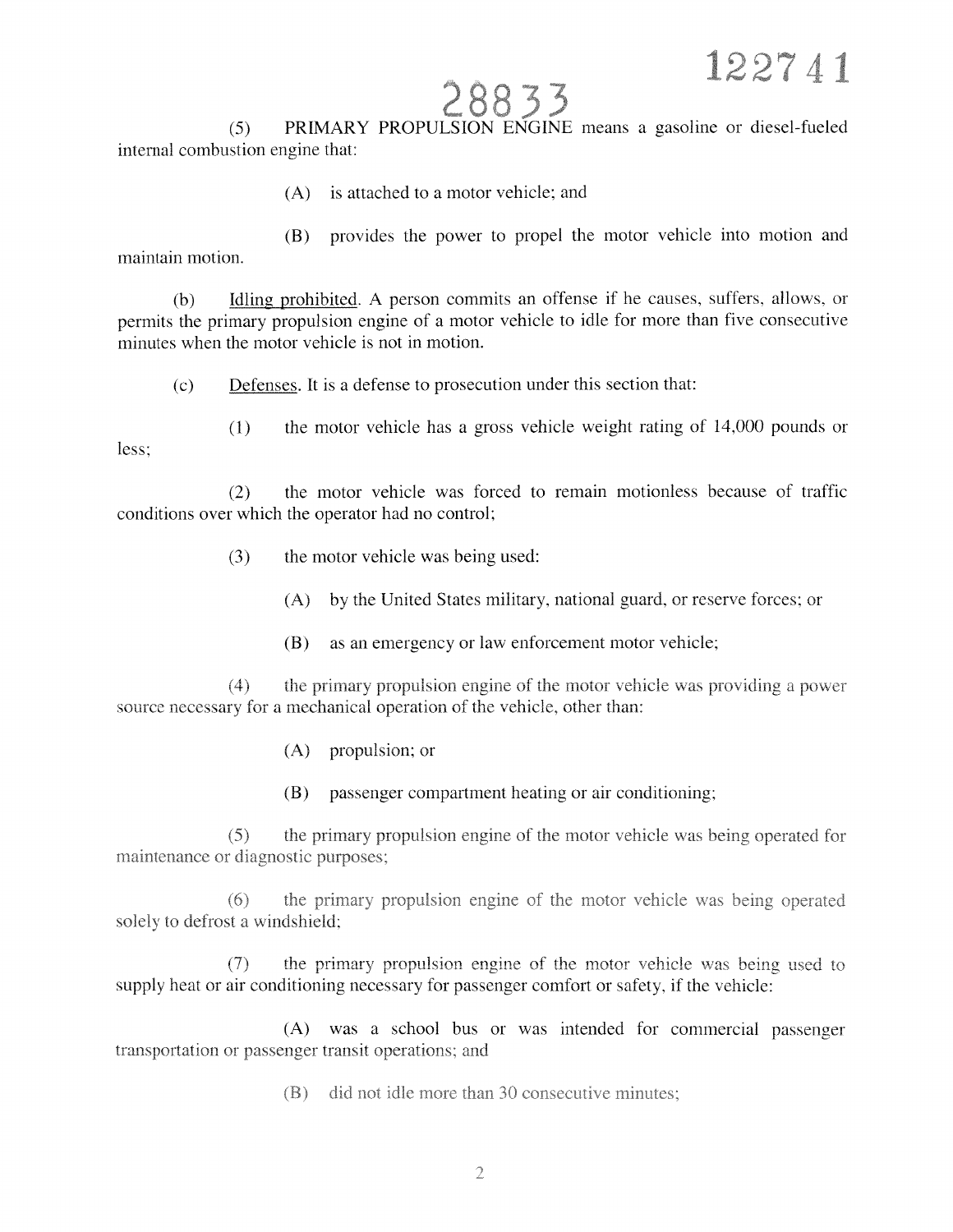# 28833

(8) the primary propulsion engine of the motor vehicle was being used to provide air conditioning or heating necessary for employee health or safety while the employee was using the vehicle to perform an essential job function related to roadway construction or maintenance:

(9) the primary propulsion engine of the motor vehicle was being used as airport ground suppor<sup>t</sup> equipment;

(10) the person charged with the offense was the owner of <sup>a</sup> motor vehicle that had been rented or leased to the person operating the vehicle at the time of the offense, if the vehicle operator was not employed by the vehicle owner;

(11) the idling of the motor vehicle was necessary to power <sup>a</sup> heater or air conditioner while <sup>a</sup> driver was using the vehicle's sleeper berth for <sup>a</sup> government-mandated rest period and was not within two miles of <sup>a</sup> facility offering external heating and air conditioning connections at a time when those connections were available;  $[ $\Theta$ **r**]$ 

(12) the primary propulsion engine of the motor vehicle was being used to provide air conditioning or heating necessary for employee health or safety in an armored vehicle while the employee remained inside the vehicle to guard the contents or while the vehicle was being loaded or unloaded; or

(13) the motor vehicle has <sup>a</sup> gross chicle weight rating greater than 14,000 pounds and is equipped with a 2008 or subsequent model year heavy-duty diesel engine or liquefied or compressed natural gas engine that has been certified by the United States Environmental Protection Agency or another state environmental agency to emit no more than 30 grams of nitrogen oxides emissions per hour when idling.

### (d) Penalties.

(1) An offense under this section is punishable by <sup>a</sup> fine not to exceed \$500. Each instance of <sup>a</sup> violation of this section is <sup>a</sup> separate offense.

(2) The culpable mental state required for the commission of an offense under this section is governed by Section 1-5.1 of this code.

 $(3)$ Prosecution for an offense under this section does not preclude the use of other enforcement remedies or procedures that may be available to the city."

SECTION 2. That CHAPTER 5A of the Dallas City Code, as amended, will remain in

full force and effect, save and excep<sup>t</sup> as amended by this ordinance. Any proceeding, civil or

criminal, based upon events that occurred prior to the effective date of this ordinance are saved,

and the former law is continued in effect for that purpose.